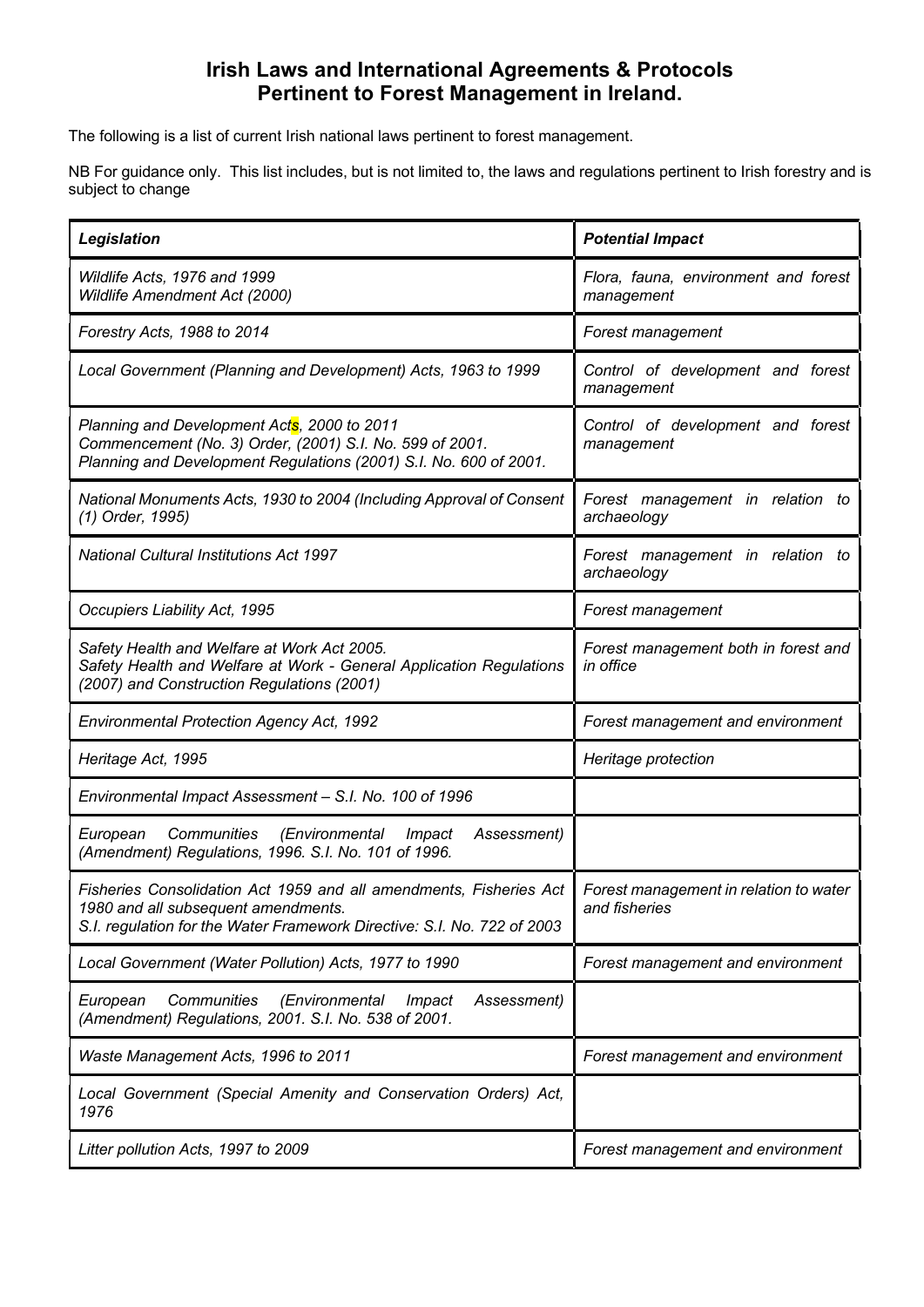| <b>Occupiers Liability Act 1995</b>                                 | <b>Forest Management</b>          |
|---------------------------------------------------------------------|-----------------------------------|
| Roads Acts, 1993 to 2007                                            | Haulage                           |
| Road Transport Acts, 1932 to 1999                                   | Haulage                           |
| Criminal Justice (Corruption Offences) Act, 2018                    | Corruption                        |
| The Employment Equality Act, 1998 to 2011                           | Equal employment opportunities    |
| S.I. No. 155 of 2012 Sustainable Use of Pesticides Regulations 2012 | Pesticide use                     |
| S.I. No 39 of 2020 - Forestry Amdmt No 2 Regs                       | <b>Single Consent System</b>      |
| S.I. No 31 of 2020 - Forestry (Amdmt) Regs 2020 re reg 19           | Appropriate Assessment procedures |
| S.I. No 191 of 2017 - Forestry Regulations 2017                     |                                   |

The following is a list of European (EU) laws pertinent to forest management in Ireland.

| Legislation                                                                                                                                                                                                | <b>Potential Impact</b>                                       |
|------------------------------------------------------------------------------------------------------------------------------------------------------------------------------------------------------------|---------------------------------------------------------------|
| Council Directive (92/43/EEC) and amending directives on the<br>conservation of natural habitats of wild fauna and flora                                                                                   | Flora<br>fauna<br>forest<br>and<br>and<br>management          |
| Council Directive (79/409/EEC) and amending directives on the<br>conservation of wild birds                                                                                                                | Wild birds and forest management                              |
| EU (Conservation of Wild Birds) (Amendment) Regulations 1999                                                                                                                                               |                                                               |
| European Communities (Natural Habitats) Regulations, 1997                                                                                                                                                  |                                                               |
| European Communities (Natural Habitats) (Amendment) Regulations,<br>1998                                                                                                                                   |                                                               |
| Council Directive (2000/60/EC) establishing a framework for community<br>action in the field of water policy                                                                                               | Forest<br>management<br>the<br>and<br>environment             |
| Council Directive (2000/29/EC) on protective measures against the<br>introduction into the Member States of harmful organisms of plants or<br>plant products and against their spread within the Community | <b>Forest protection</b>                                      |
| Council Directive (1999/105/EC) on the marketing of forest reproductive<br>material                                                                                                                        | Tree<br>improvement<br>forest<br>and<br>protection            |
| Council Directive (85/337/EEC) and amending directives on the<br>assessment of the effects of certain public and private projects on the<br>environment                                                    | Control of development                                        |
| Environmental Liability Directive (2004/35/EC).                                                                                                                                                            | Preventing<br>Remedying<br>and<br><b>Environmental Damage</b> |
| EU Water Framework Directive (Directive 2000/60/EC)                                                                                                                                                        | Water                                                         |
| Council Regulation (EEC3528/86) on the protection of forests against<br>atmospheric pollution                                                                                                              | Environment                                                   |
| ΕU<br>Environmental<br>Assessment<br>Directive<br>(Directive<br><b>Strategic</b><br>2001/42/EC)                                                                                                            | Environment                                                   |